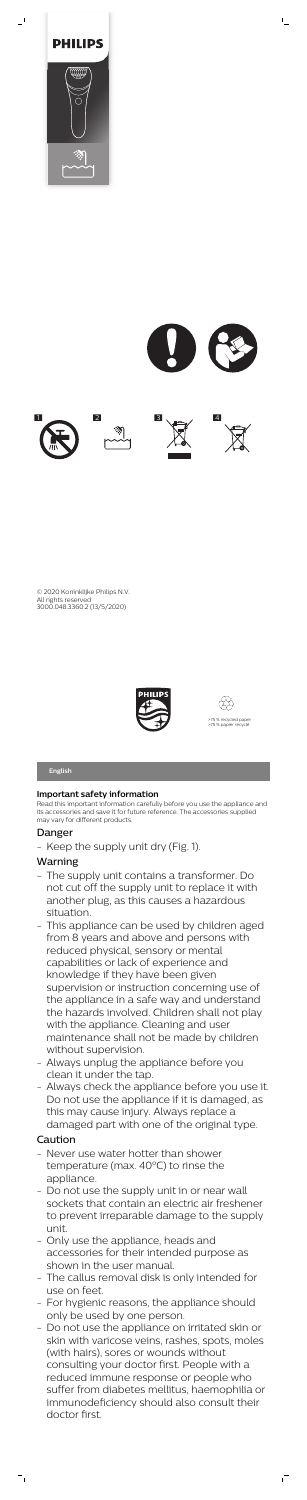- Do not use the appliance if you lack normal skin sensitivity in the areas for which this appliance is intended without consulting your doctor.

 $\mathsf{L}$ 

 $\mathbf{r}$ 

- Your skin may become a little red and irritated the first few times you use the appliance. This phenomenon is absolutely normal and quickly disappears. As you use the appliance more often, your skin gets used to it and skin irritation decreases. If the irritation has not disappeared within three days, we advise you to consult a doctor.
- If you experience abnormal pain or discomfort during or after use, stop using the appliance and consult your doctor.
- To prevent damage and injuries, keep the operating appliance (with or without attachment) away from scalp hair, eyebrows, eyelashes, clothes etc.
- Do not use precision trimming attachments without comb on intimate areas other than the bikini line, as this could cause injury.
- Do not exfoliate immediately after epilation, as this may intensify possible skin irritation caused by epilation.
- Do not use bath or shower oils when you epilate wet skin, as this may cause serious skin irritation.
- If your appliance is equipped with a light for optimal use, do not look directly into the light.
- Never use compressed air, scouring pads, abrasive cleaning agents or aggressive liquids to clean the appliance.

# Battery safety instructions

- This appliance is waterproof (Fig. 2). It is suitable for use in the bath or shower and for cleaning under the tap. For safety reasons, the appliance can therefore only be used without cord.
- The supply unit is suitable for mains voltages ranging from 100 to 240 volts.
- The supply unit transforms 100-240 volts to a safe low voltage of less than 24 volts.
- Only use this product for its intended purpose and follow the general and battery safety instructions as described in this user manual. Any misuse can cause electric shock, burns, fire and other hazards or injuries.
- To charge the battery, only use the detachable supply unit (HQ8505) provided with the product. Do not use an extension cord.
- Charge, use and store the product at a temperature between 10 °C and 35 °C.
- Always unplug the product when it is fully charged.
- Do not burn products and their batteries and do not expose them to direct sunlight or to high temperatures (e.g. in hot cars or near hot stoves). Batteries may explode if overheated.
- If the product becomes abnormally hot, gives off an abnormal smell, changes color or if charging takes much longer than usual, stop using and charging the product and contact your local Philips dealer.
- Do not place products and their batteries in microwave ovens or on induction cookers. - This product contains a rechargeable battery that is non-replaceable. Do not open the product to replace the rechargeable battery.
- When you handle batteries, make sure that your hands, the product and the batteries are dry.
- To prevent batteries from heating up or releasing toxic or hazardous substances, do not modify, pierce or damage products and batteries and do not disassemble, shortcircuit, overcharge or reverse charge batteries.
- To avoid accidental short-circuiting of batteries after removal, do not let battery terminals come into contact with metal object (e.g. coins, hairpins, rings). Do not wrap batteries in aluminum foil. Tape battery terminals or put batteries in a plastic bag before you discard them.
- If batteries are damaged or leaking, avoid contact with the skin or eye. If this occurs, immediately rinse well with water and seek medical care.

- Remove the back and/or front panel of the appliance with a screwdriver. Remove any screws and/or parts until you see the printed circuit board with the rechargeable battery.
- 2 Remove the rechargeable battery.

 $^{-}$ 

 $\overline{1}$ 

#### Electromagnetic fields (EMF)

This Philips appliance complies with all applicable standards and regulations regarding exposure to electromagnetic fields.

#### General

### **Warranty and support**

If you need information or support, please visit **www.philips.com/support** or read the international warranty leaflet.

#### Warranty restrictions

Parts that are subject to normal wear (such as cutting units and callus removal disks) are not covered by the international warranty.

## **Recycling**

- This symbol means that this product shall not be disposed of with normal household waste (2012/19/EU) (Fig. 3).
- This symbol means that this product contains a built-in rechargeable battery which shall not be disposed of with normal household waste (Fig. 4) (2006/66/EC). Please take your product to an official collection point or a Philips service center to have a professional remove the rechargeable battery.
- Follow your country's rules for the separate collection of electrical and electronic products and rechargeable batteries. Correct disposal helps prevent negative consequences for the environment and human health.

#### Removing the rechargeable battery

**Only remove the rechargeable battery when you discard the product. Before you remove the battery, make sure that the product is disconnected from the wall socket and that the battery is completely empty.**

**Take any necessary safety precautions when you handle tools to open the product and when you dispose of the rechargeable battery.**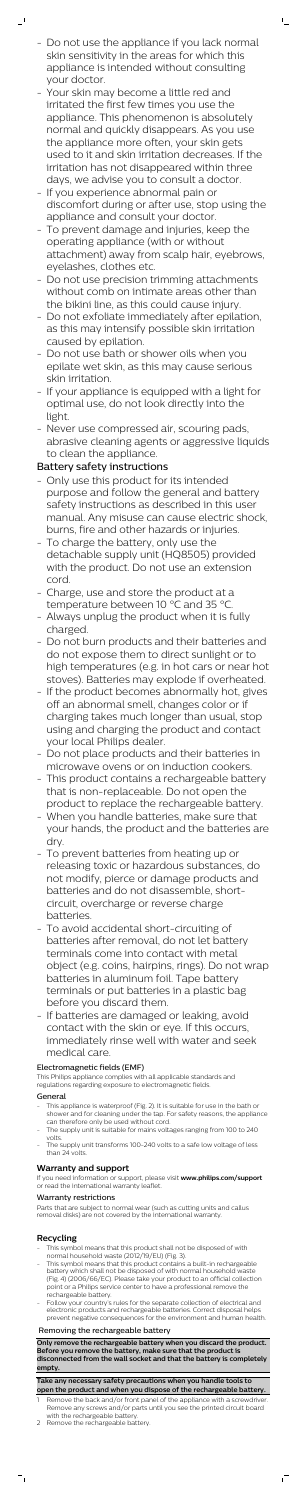$\overline{\phantom{0}}$ 

## **Wichtige Sicherheitsinformationen**

Lesen Sie diese wichtigen Informationen vor dem Gebrauch des Geräts und des Zubehörs aufmerksam durch, und bewahren Sie sie für eine spätere Verwendung auf. Das mitgelieferte Zubehör kann für verschiedene Produkte variieren.

 $\mathsf{L}_\perp$ 

# Gefahr

- Halten Sie das Netzteil trocken (Abb. 1).

# Vorsicht

- Das Netzteil enthält einen Transformator. Schneiden Sie das Netzteil keinesfalls auf, um einen anderen Stecker anzubringen, weil dies eine gefährliche Situation verursachen könnte.
- Dieses Gerät kann von Kindern ab 8 Jahren und Personen mit verringerten physischen, sensorischen oder psychischen Fähigkeiten oder Mangel an Erfahrung und Kenntnis verwendet werden, wenn sie bei der Verwendung beaufsichtigt werden oder Anleitung zum sicheren Gebrauch des Geräts erhalten und die Gefahren verstanden haben. Kinder dürfen nicht mit dem Gerät spielen. Die Reinigung und Pflege des Geräts darf von Kindern nicht ohne Aufsicht durchgeführt werden.
- Ziehen Sie stets das Netzteil aus der Steckdose, bevor Sie das Gerät unter fließendem Wasser reinigen.
- Überprüfen Sie das Gerät vor jedem Gebrauch. Um Verletzungen zu vermeiden, benutzen Sie das Gerät nicht, wenn es beschädigt ist. Ersetzen Sie ein beschädigtes Teil nur durch Originalteile.

# Achtung

- Zum Abspülen des Geräts darf das Wasser auf keinen Fall wärmer als normales Duschwasser (max. 40 °C) sein.
- Verwenden Sie das Netzteil nicht in oder in der Nähe von Wandsteckdosen, die einen elektrischen Lufterfrischer enthalten, um irreparable Schäden am Netzteil zu vermeiden.
- Verwenden Sie das Gerät, die Köpfe und das Zubehör nur für den Zweck, der in dieser Bedienungsanleitung beschrieben wird.
- Die Hornhautentfernungs-Scheibe ist nur zum Gebrauch an den Füßen gedacht.
- Aus hygienischen Gründen sollte das Gerät nur von einer Person verwendet werden.
- Verwenden Sie das Gerät nicht auf gereizter Haut, auf Krampfadern, Pickeln, Ausschlag, Entzündungen, (behaarten) Muttermalen oder Wunden, ohne vorher einen Arzt zu konsultieren. Gleiches gilt für Patienten mit geschwächter Immunabwehr, Diabetes, Hämophilie und Immunschwäche.
- Wenn Ihre Haut unempfindlich in den Bereichen ist, für die dieses Gerät gedacht ist,

verwenden Sie das Gerät nur nach vorheriger Rücksprache mit Ihrem Arzt.

- Nach den ersten paar Mal der Verwendung des Geräts ist Ihre Haut möglicherweise etwas gerötet und gereizt. Dies ist völlig normal, und die Symptome halten nur kurze Zeit an. Wenn Sie das Gerät öfter benutzen, gewöhnt sich Ihre Haut an die Behandlung und die Hautreizung nimmt ab. Sollte die Reizung nicht innerhalb von drei Tagen abgeklungen sein, sollten Sie einen Arzt konsultieren.
- Wenn Sie anormale Schmerzen oder Beschwerden während oder nach der Nutzung wahrnehmen, verwenden Sie das Gerät nicht mehr, und wenden Sie sich an Ihren Arzt.
- Halten Sie das eingeschaltete Gerät (mit oder ohne Aufsatz) fern von Kopfhaar, Wimpern und Augenbrauen sowie von Kleidung usw., um Verletzungen und Beschädigungen zu vermeiden.
- Verwenden Sie den Präzisions-Schneidekopfaufsatz nie ohne Kammaufsatz im Intimbereich - mit Ausnahme der Bikinizone, da sonst Hautverletzungen auftreten können.
- Führen Sie nicht sofort nach der Epilation ein Peeling durch, da dies mögliche Hautirritationen durch die Haarentfernung verstärken könnte.
- Verwenden Sie keine Bade- oder Duschöle, wenn Sie nass epilieren, da dies zu starken Hautreizungen führen kann.
- Wenn Ihr Gerät über ein Licht für eine optimales Verwendung verfügt, blicken Sie nicht direkt in das Licht.
- Benutzen Sie zum Reinigen des Geräts keine Druckluft, Scheuerschwämme und -mittel oder aggressiven Flüssigkeiten.

# Batterie-Sicherheitsanweisungen

 $\vdash$ 

- Verwenden Sie dieses Produkt nur für den vorgesehenen Zweck und befolgen Sie die allgemeinen Anweisungen und Akkusicherheitshinweise, wie in dieser Bedienungsanleitung beschrieben. Falscher Gebrauch kann zu Stromschlag, Verbrennungen, Brand und anderen Gefahren oder Verletzungen führen.
- Verwenden Sie nur das im Lieferumfang des Produkts enthaltene abnehmbare Netzteil (HQ8505), um die Batterie aufzuladen. Verwenden Sie kein Verlängerungskabel.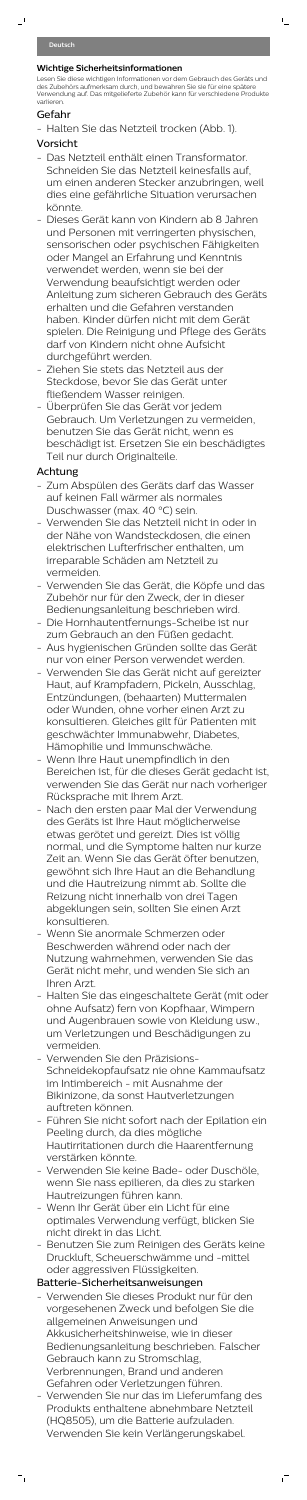- Benutzen, laden und verwahren Sie das Produkt bei Temperaturen zwischen 10 °C und  $35 \degree C$ .

 $\mathsf{L}_\perp$ 

- Trennen Sie das Produkt von der Stromversorgung, wenn es vollständig aufgeladen ist.

 $\mathbf{I}$ 

- Verbrennen Sie keine Produkte und Batterien. Setzen Sie sie weder direktem Sonnenlicht noch hohen Temperaturen aus (z. B. in heißen Autos oder in der Nähe von heißen Herden). Batterien und Akkus können explodieren, wenn sie überhitzen.
- Wenn das Produkt ungewöhnlich heiß wird, einen ungewöhnlichen Geruch hat, die Farbe ändert oder wenn das Laden viel länger dauert als üblich, beenden Sie die Verwendung und das Laden des Produkts und wenden Sie sich an Ihren Philips-Händler vor Ort.
- Legen Sie die Produkte und die Batterien nicht in Mikrowellen oder auf Induktionsherde.
- Dieses Produkt verfügt über einen Akku, der nicht austauschbar ist. Öffnen Sie das Produkt nicht, um den Akku auszutauschen.
- Achten Sie beim Umgang mit Batterien darauf, dass Ihre Hände, das Produkt und die Batterien beim Einsetzen der Batterien trocken sind.
- Um zu verhindern, dass sich Akkus erhitzen oder giftige bzw. gefährliche Stoffe freisetzen, modifizieren, durchbohren oder beschädigen Sie Produkte und Akkus nicht. Zudem dürfen Akkus nicht zerlegt, kurzgeschlossen, überladen oder falsch herum geladen werden.
- Um ein versehentliches Kurzschließen von Batterien nach dem Entfernen zu vermeiden, dürfen die Batterieanschlüsse nicht mit Metallobjekten in Kontakt kommen (z. B. Münzen, Haarnadeln, Ringe). Wickeln Sie die Batterien nicht in Alufolie. Stecken Sie die Batterien in einen Plastikbeutel, bevor Sie sie entsorgen.
- Wenn Batterien beschädigt oder undicht sind, vermeiden Sie den Kontakt mit der Haut oder dem Auge. Wenn dies der Fall ist, spülen Sie die entsprechende Stelle sofort gründlich mit Wasser. Suchen Sie medizinische Hilfe.

## Elektromagnetische Felder (EMF)

Dieses Philips-Gerät erfüllt alle einschlägigen Normen und Vorschriften zur Exposition gegenüber elektromagnetischen Feldern.

### Allgemeines

- Dieses Gerät ist wasserdicht (Abb. 2). Es ist für die Verwendung im Bad oder unter der Dusche geeignet ist und kann mit Leitungswasser gereinigt werden. Aus Sicherheitsgründen kann dieses Gerät daher nur kabellos verwendet werden.
- Der Netzteil ist für Netzspannungen von 100 bis 240 Volt geeignet. Das Netzteil wandelt Netzspannungen von 100 bis 240 Volt in eine sichere Betriebsspannung von unter 24 Volt um.

### **Garantie und Support**

Für Unterstützung und weitere Informationen besuchen Sie die Philips Website unter **www.philips.com/support**, oder lesen Sie die internationale Garantieschrift.

#### Garantieeinschränkungen

Teile, die normalem Verschleiß ausgesetzt sind (z. B. Schneideeinheiten und Hornhautentfernungs-Scheiben), unterliegen nicht den Bestimmungen der internationalen Garantie.

## **Recycling**

- Dieses Symbol bedeutet, dass das Produkt nicht mit dem normalen Hausmüll entsorgt werden kann (2012/19/EU) (Abb. 3).
- Dieses Symbol bedeutet, dass das Produkt einen Akku enthält, der nicht mit dem normalen Hausmüll (Abb. 4) entsorgt werden darf (2006/66/EG). Bitte geben Sie das Produkt bei einer offiziellen Sammelstelle oder einem Philips Service-Center ab, um den Akku fachgerecht ausbauen zu lassen.
- 1 Altgeräte/Altakkus/Batterien können kostenlos an geeigneten Rücknahmestellen abgegeben werden.
- 2 Diese werden dort fachgerecht gesammelt oder zur Wiederverwendung vorbereitet. Altgeräte/Altakkus/Batterien können Schadstoffe enthalten, die der Umwelt und der menschlichen Gesundheit schaden können. Enthaltene Rohstoffe können durch ihre Wiederverwertung einen Beitrag zum Umweltschutz leisten.
- 3 Die Löschung personenbezogener Daten auf den zu entsorgenden Altgeräten muss vom Endnutzer eigenverantwortlich vorgenommen werden.
- 4 Hinweise für Verbraucher in Deutschland: Die in Punkt 1 genannte Rückgabe ist gesetzlich vorgeschrieben. Altgeräte mit Altbatterien und/oder Altakkus, die nicht vom Altgerät umschlossen sind, sind vor der Abgabe an einer Rücknahmestelle von diesen zu trennen. Dies gilt nicht, falls die Altgeräte für eine Wiederverwendung noch geeignet (d.h. funktionstüchtig) sind und von den anderen Altgeräten getrennt werden. Sammel- und Rücknahmestellen in DE: **https://www.stiftung-ear.de/**; für Batterien auch Rückgabe im Handel möglich.

#### Den Akku entfernen

**Bauen Sie den wiederaufladbaren Akku nur zur Entsorgung des Produkts aus. Bevor Sie den Akku entfernen, stellen Sie sicher, dass das Produkt nicht an einer Steckdose eingesteckt ist und dass der Akku vollständig entleert ist.**

**Treffen Sie angemessene Sicherheitsvorkehrungen, wenn Sie das Produkt mithilfe von Werkzeugen öffnen und den Akku entsorgen.**

- 1 Bauen Sie die hintere und/oder vordere Geräteabdeckung mithilfe eines Schraubendrehers aus. Bauen Sie Schrauben und/oder Teile aus, bis Sie die Platine mit dem Akku sehen.
- 2 Entnehmen Sie den Akku.

# **Español**

## **Información de seguridad importante**

Antes de utilizar el aparato y sus accesorios, lea atentamente esta información importante y consérvela por si necesitara consultarla en un futuro. Los accesorios suministrados pueden variar según los diferentes productos.

## Peligro

 $\overline{\phantom{a}}$ 

- Mantenga seca la fuente de alimentación (Fig. 1).

## Advertencia

- La fuente de alimentación contiene un transformador. No corte la fuente de alimentación para sustituirla por otra clavija, ya que podría provocar situaciones de peligro.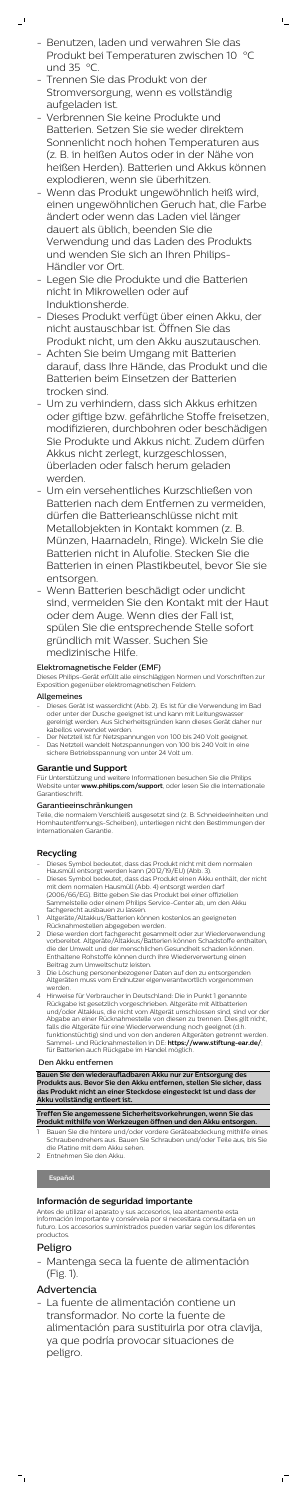- Este aparato puede ser usado por niños a partir de ocho años y por personas con su capacidad física, psíquica o sensorial reducida y por quienes no tengan los conocimientos y la experiencia necesarios, si han sido supervisados o instruidos acerca del uso del aparato de forma segura y siempre que sepan los riesgos que conlleva su uso. No permita que los niños jueguen con el aparato. Los niños no deben limpiar el aparato ni realizar tareas de mantenimiento sin supervisión.

 $\mathsf{L}_\perp$ 

- Desenchufe siempre el aparato antes de limpiarlo bajo el grifo.
- Compruebe siempre el aparato antes de utilizarlo. No utilice el aparato si está dañado, ya que podría ocasionar lesiones. Sustituya las piezas dañadas por repuestos originales.

# Precaución

 $\mathbf{r}$ 

- No utilice nunca agua a una temperatura superior a 40 °C para enjuagar el aparato.
- No utilice la fuente de alimentación cerca o en tomas de corriente en las que esté o haya estado enchufado un ambientador eléctrico para evitar daños irreparables.
- Utilice el aparato, los cabezales y los accesorios únicamente para el uso para los que están diseñados, tal como se describe en el manual del usuario.
- El disco de eliminación de callosidades está diseñado exclusivamente para utilizarlo en los pies.
- Por razones de higiene, el aparato debería ser usado únicamente por una persona.
- No utilice el aparato sobre piel irritada o venas varicosas, erupciones, manchas, lunares (con pelos) o heridas sin consultar antes a su médico. Las personas con una reducida respuesta inmunológica o personas que padezcan diabetes mellitus, hemofilia o inmunodeficiencia también deben consultar antes a su médico.
- No utilice el aparato si carece de sensibilidad cutánea en las zonas para las que está diseñado este aparato sin consultar antes a su médico.
- La piel puede enrojecerse e irritarse ligeramente las primeras veces que utilice aparato. Este fenómeno es absolutamente normal y desaparece rápidamente. Con el uso continuado del aparato, la piel se acostumbra y la irritación se reduce. Si la irritación no desaparece en tres días, le aconsejamos que consulte a un médico.
- Si siente algún dolor o malestar extraños durante o después del uso, deje de utilizar el aparato o consulte al médico.
- Cuando los aparatos estén en funcionamiento (con o sin accesorios),

- No utilice el accesorio de corte de precisión sin peine en otras zonas íntimas aparte de la línea del bikini, ya que podría producirle heridas.
- No haga la exfoliación inmediatamente después de depilar, ya que esto podría intensificar la irritación de la piel provocada por la depilación.
- No utilice aceites de baño o ducha cuando se depile con la piel húmeda, ya que esto podría causar irritaciones de piel graves.
- Si el aparato cuenta con una luz para ofrecer un uso óptimo, no mire directamente a la luz.
- No utilice nunca aire comprimido, estropajos, agentes de limpieza abrasivos ni líquidos agresivo para limpiar el aparato.

manténgalos alejados del pelo de la cabeza, las pestañas, las cejas, la ropa y demás con el fin de evitar accidentes y lesiones.

Instrucciones de seguridad sobre baterías

- Utilice este producto solo para el uso al que está destinado y siga las instrucciones generales y de seguridad de la batería como se describe en este manual de usuario. Cualquier uso indebido puede causar descargas eléctricas, quemaduras, incendios y otros peligros o lesiones inesperados.
- Para cargar la batería, utilice únicamente la unidad de alimentación extraíble suministrada con el producto (HQ8505). No utilice un cable alargador.
- Cargue, utilice y guarde el producto a una temperatura entre 10 °C y 35 °C.
- Desenchufe siempre el producto cuando esté completamente cargado.
- No queme productos y sus baterías ni los exponga a la luz solar directa o a altas temperaturas (por ejemplo, en automóviles calientes o cerca de estufas calientes). Las pilas pueden explotar si se sobrecalientan.
- Si el producto se calienta en exceso, emite un olor anormal o cambia de color o si la carga tarda mucho más de lo habitual, deje de cargar y usar el producto y póngase en contacto con el distribuidor de Philips local.
- No coloque los productos y sus baterías en hornos microondas o en cocinas de inducción.
- Este producto contiene una batería recargable que no es reemplazable. No abra el producto para sustituir la batería recargable.
- Al manipular las baterías, asegúrese de que sus manos, el producto y las baterías estén secos.

 $^{-}$ 

 $\vdash$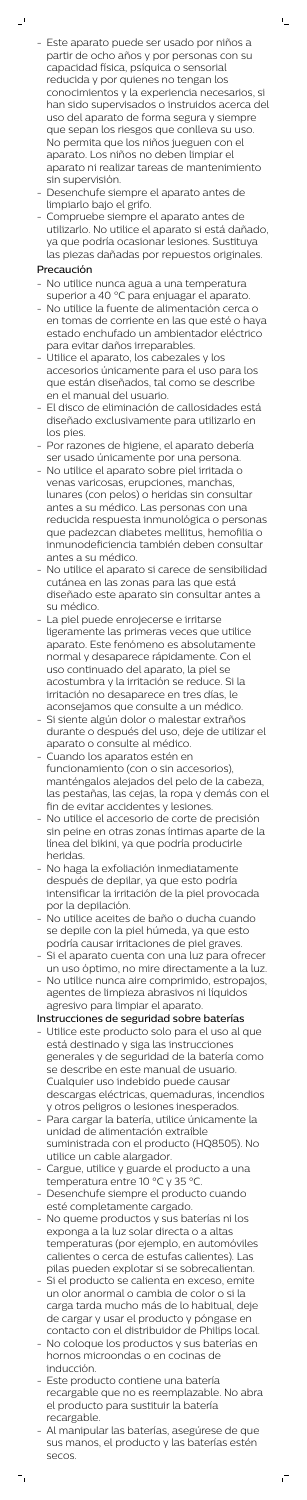- Para evitar que las baterías se calienten o liberen sustancias tóxicas o peligrosas, no modifique, perfore ni dañe los productos o las baterías y no desmote, cortocircuite ni sobrecargue las baterías, ni las cargue con la polaridad invertida.

 $\mathbb{L}$ 

- Para evitar cortocircuitos accidentales de las baterías después de la extracción, no deje que los terminales de la batería entren en contacto con objetos metálicos (por ejemplo, monedas, horquillas, anillos). No envuelva las baterías en papel de aluminio. Ponga cinta adhesiva en los terminales de las baterías o ponga las baterías en una bolsa de plástico antes de desecharlas.
- Si las baterías están dañadas o tienen fugas, evite el contacto con la piel o los ojos. Si esto ocurre, enjuague inmediatamente a fondo con agua y busque atención médica.

- Este aparato es resistente al agua (Fig. 2). Puede utilizarse en la bañera o en la ducha y puede limpiarse bajo el agua del grifo. Así pues, por motivos de seguridad, el aparato solo puede utilizarse sin cable.
- La unidad de alimentación es adecuada para voltajes de red de 100 a 240 voltios
- La fuente de alimentación transforma la corriente de 100 240 voltios en un bajo voltaje de seguridad inferior a 24 voltios.

### Campos electromagnéticos (CEM)

Este Philips cumple los estándares y las normativas aplicables sobre exposición a campos electromagnéticos.

#### General

 $\mathbf{I}$ 

- Este símbolo significa que este producto no debe desecharse con la basura normal del hogar (2012/19/UE) (Fig. 3).
- Este símbolo significa que este producto contiene una batería recargable integrada, que no debe desecharse con los residuos domésticos normales (Fig. 4) (2006/66/EC). Lleve el producto a un punto de recogida oficial o a un centro de asistencia de Philips para que un profesional extraiga la batería recargable.
- Siga la normativa de su país para la recogida selectiva de productos eléctricos y electrónicos y de baterías recargables. El desechado correcto ayuda a evitar consecuencias negativas para el medio ambiente y la salud humana.

## **Garantía y asistencia**

Si necesita asistencia o información, visite **www.philips.com/support** o lea el folleto de garantía internacional.

- Quite el panel trasero o frontal del aparato con un destornillador. Quite otros tornillos o piezas hasta que vea el circuito impreso con la batería recargable.
- 2 Extraiga la batería recargable.

### Restricciones de la garantía

Las piezas que están sujetas a un desgaste normal (como las unidades de corte y los discos de eliminación de callosidades) no están cubiertas por la garantía internacional.

## **Reciclaje**

### Cómo extraer la batería recargable

**No quite la batería recargable hasta que deseche el producto. Antes de extraer la batería, asegúrese de que el producto esté desconectado de la toma de corriente y de que la batería esté completamente vacía.**

#### **Tome las precauciones de seguridad necesarias cuando maneje herramientas para abrir el producto y se deshaga de la batería recargable.**

### **Français**

### **Informations de sécurité importantes**

Lisez attentivement ces informations importantes avant d'utiliser l'appareil et ses accessoires et conservez-les pour un usage ultérieur. Les accessoires fournis peuvent varier selon les différents produits.

# Danger - Gardez le bloc d'alimentation au sec (Fig. 1). Avertissement

- Le bloc d'alimentation contient un transformateur. N'essayez pas de remplacer le bloc d'alimentation par une autre fiche afin d'éviter tout accident.
- Cet appareil peut être utilisé par des enfants âgés de 8 ans ou plus, des personnes dont les capacités physiques, sensorielles ou intellectuelles sont réduites ou des personnes manquant d'expérience et de connaissances, à condition que ces enfants ou personnes soient sous surveillance ou qu'ils aient reçu des instructions quant à l'utilisation sécurisée de l'appareil et qu'ils aient pris connaissance des dangers encourus. Les enfants ne doivent pas jouer avec l'appareil. Le nettoyage et l'entretien ne doivent pas être effectués par des enfants sans surveillance.
- Débranchez toujours l'appareil avant de le nettoyer sous l'eau du robinet.
- Vérifiez toujours l'appareil avant utilisation. Afin d'éviter tout accident, n'utilisez pas l'appareil s'il est endommagé. Remplacez toujours une pièce endommagée par une pièce du même type.

# Attention

 $\vdash$ 

- Lorsque vous rincez l'appareil, la température de l'eau ne doit pas dépasser celle de l'eau de votre douche (40°C max.).
- N'utilisez pas le bloc d'alimentation dans ou à proximité de prises murales qui contiennent un assainisseur d'air électrique, afin d'éviter que le bloc d'alimentation ne subisse des dommages irréversibles.
- Utilisez l'appareil, la tête et les accessoires uniquement dans le but pour lequel ils ont été conçus, tel qu'indiqué dans le mode d'emploi.
- Le disque de retrait de callosités est destiné uniquement à être utilisé sur le pied.
- Pour des raisons d'hygiène, l'appareil doit être utilisé par une seule personne.
- N'utilisez pas l'appareil sur une peau irritée ou présentant des varices, rougeurs, boutons, grains de beauté (avec pilosité) ou blessures sans avoir consulté votre médecin. Les mêmes recommandations s'appliquent aux personnes ayant une immunité réduite ou souffrant de diabète, d'hémophilie ou d'une immunodéficience.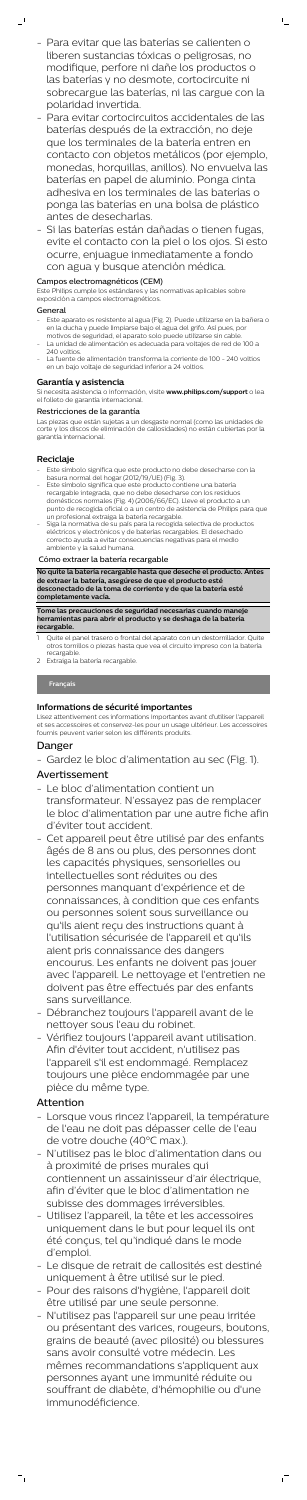- Il est recommandé de ne pas utiliser l'appareil sans consulter votre médecin au préalable si vous ne disposez pas d'une sensibilité cutanée normale dans les zones pour lesquelles cet appareil est destiné.

 $\mathbb{L}$ 

 $\mathbf{r}$ 

- Lors des premières utilisations, il est possible que la peau rougisse ou s'irrite légèrement. Ce phénomène est absolument normal et disparaît rapidement. La gêne ressentie au début et l'irritation de la peau diminueront progressivement à chaque utilisation. Cependant, si l'irritation persiste au-delà de trois jours, consultez votre médecin.
- Si vous ressentez une douleur ou un inconfort anormal pendant ou après l'utilisation, cessez d'utiliser l'appareil et consultez votre médecin.
- Pour prévenir tout dommage ou blessure, évitez de faire fonctionner l'appareil (avec ou sans accessoire) près de vos cheveux, de vos sourcils et cils, ainsi qu'à proximité de vêtements, etc.
- N'utilisez pas les accessoires de coupe distinct sans le sabot sur des zones intimes autres que le maillot sous peine de provoquer des blessures.
- N'effectuez pas d'exfoliation immédiatement après l'épilation, car cela peut intensifier l'irritation de la peau causée par l'épilation.
- N'utilisez pas d'huiles de bain ou de douche en cas d'épilation sur peau humide, car cela pourrait entraîner une irritation de la peau.
- Si l'appareil est équipé d'une lumière pour une utilisation optimale, ne fixez pas directement la lumière.
- N'utilisez jamais d'air comprimé, de tampons à récurer, de produits abrasifs ou de détergents agressifs pour nettoyer l'appareil.

# Consignes de sécurité sur les piles

- N'utilisez pas ce produit à d'autres fins que celles pour lesquelles il a été conçu et suivez les consignes de sécurité générales et de la batterie décrites dans ce mode d'emploi. Toute mauvaise utilisation risquerait de provoquer des décharges électriques, des brûlures, un incendie et autres dangers ou blessures.
- Pour charger la batterie, utilisez uniquement le bloc d'alimentation amovible (HQ8505) fourni avec le produit. N'employez pas de rallonge.
- Utilisez, chargez et conservez le produit à une température comprise entre 10 °C et 35 °C.
- Débranchez toujours le produit lorsqu'il est entièrement chargé.
- Ne brûlez pas les produits et leurs piles et ne les exposez pas à la lumière directe du soleil ni à des températures élevées (par ex. dans

- Cet appareil est étanche (Fig. 2). Il peut être utilisé dans la baignoire et sous la douche, et peut être nettoyé sous l'eau du robinet. Pour des raisons de sécurité, l'appareil est uniquement prévu pour une utilisation sans fil.
- Le bloc d'alimentation est conçu pour une tension secteur comprise entre 100 V et 240 V.
- Le bloc d'alimentation transforme la tension de 100-240 V en une tension de sécurité de moins de 24 V.

une voiture en plein soleil ou près d'un poêle chaud). Les piles peuvent exploser en cas de surchauffe.

- Si le produit devient anormalement chaud, dégage une odeur anormale, change de couleur ou si la charge prend beaucoup plus de temps que d'habitude, cessez d'utiliser et de charger le produit et contactez votre revendeur Philips local.
- Ne placez pas les produits et leurs piles dans un four à micro-ondes ou sur une table de cuisson à induction.
- Ce produit contient une batterie rechargeable qui ne peut être remplacée. N'ouvrez pas le produit pour la remplacer.
- Lorsque vous manipulez des piles, assurezvous de bien sécher vos mains, le produit et les piles.
- Pour éviter que les batteries ne surchauffent ou ne dégagent des substances toxiques ou dangereuses, veillez à ne pas modifier, percer ou endommager les produits et les batteries, et à ne pas démonter, court-circuiter, surcharger ou inverser les batteries.
- Pour éviter de court-circuiter accidentellement les piles après les avoir retirées, ne laissez pas les bornes des piles entrer en contact avec des objets métalliques (par ex., pièces de monnaie, épingles à cheveux, anneaux). N'enveloppez pas les piles dans du papier d'aluminium. Collez les bornes des piles avec du ruban adhésif ou mettez les piles dans un sac en plastique avant de les jeter.
- Si les piles sont endommagées ou fuient, évitez tout contact avec les yeux ou la peau. Si cela se produit, laver immédiatement et abondamment avec de l'eau et consulter un médecin.

## Champs électromagnétiques (CEM)

Cet appareil Philips est conforme à toutes les normes et à tous les règlements applicables relatifs à l'exposition aux champs électromagnétiques.

### Informations d'ordre général

## **Garantie et assistance**

Si vous avez besoin d'une assistance ou d'informations supplémentaires, consultez le site Web **www.philips.com/support** ou lisez le dépliant sur la garantie internationale.

#### Limites de la garantie

Certaines pièces dont l'usure est normale (comme les blocs tondeuse et les disques de retrait de callosités) ne sont pas couvertes par la garantie internationale.

 $^{-}$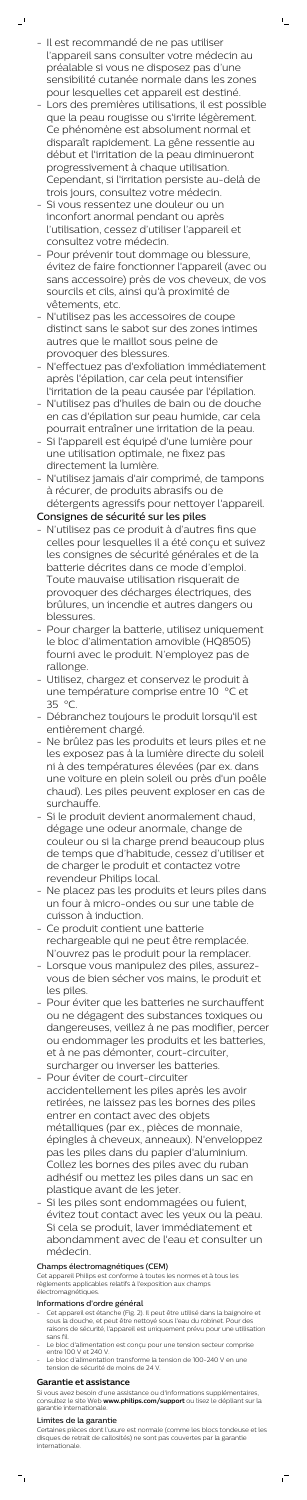## **Recyclage**

- Ce symbole signifie que ce produit ne doit pas être jeté avec les déchets ménagers (2012/19/EU) (Fig. 3).
- Ce symbole signifie que ce produit contient une batterie rechargeable intégrée, qui ne doit pas être mise au rebut avec les déchets ménagers (Fig. 4) (2006/66/CE). Veuillez déposer votre produit dans un point de collecte agréé ou un centre de service après-vente Philips pour faire retirer la batterie rechargeable par un professionnel.
- Respectez les réglementations de votre pays concernant la collecte séparée des appareils électriques et électroniques et des piles rechargeables. La mise au rebut appropriée des piles permet de protéger l'environnement et la santé.

- 1 Retirez le panneau arrière et/ou avant de l'appareil à l'aide d'un tournevis. Retirez toute vis et/ou pièce supplémentaire jusqu'à ce que le circuit imprimé et la pile rechargeable soient visibles.
- Retirez la pile rechargeable.

### Retrait de la pile rechargeable

**Ne retirez la pile rechargeable que lorsque vous mettez le produit au rebut. Avant d'enlever la pile, assurez-vous que le produit est débranché de la prise secteur et que la pile est complètement vide.**

**Respectez toutes les mesures de sécurité nécessaires lorsque vous utilisez des outils pour ouvrir le produit et lorsque vous jetez la pile rechargeable.**

#### **Italiano**

### **Informazioni di sicurezza importanti**

Prima di utilizzare l'apparecchio e i relativi accessori, leggete attentamente queste informazioni importanti e conservatele per eventuali riferimenti futuri. Gli accessori forniti potrebbero variare a seconda del prodotto.

# Pericolo

- Tenete l'unità di alimentazione lontano dall'acqua (fig. 1).

## Avvertenza

- L'unità di alimentazione contiene un trasformatore. Non tagliate l'unità di alimentazione per sostituirla con un'altra spina onde evitare situazioni pericolose.
- Questo apparecchio può essere usato da bambini a partire da 8 anni di età e da persone con capacità mentali, fisiche o sensoriali ridotte, prive di esperienza o conoscenze adatte a condizione che tali persone abbiano ricevuto assistenza o formazione per utilizzare l'apparecchio in maniera sicura e capiscano i potenziali pericoli associati a tale uso. Evitate che i bambini giochino con l'apparecchio. La manutenzione e la pulizia non devono essere eseguite da bambini se non in presenza di un adulto.
- Scollegate sempre la spina dall'apparecchio prima di pulirlo sotto l'acqua corrente.
- Controllate sempre l'apparecchio prima di utilizzarlo. Per evitare il rischio di lesioni, non utilizzate l'apparecchio nel caso in cui sia danneggiato. Sostituite sempre le parti danneggiate con ricambi originali.

## Attenzione

- Non usate acqua troppo calda (massimo 40 °C) per risciacquare l'apparecchio.
- Per evitare danni irreparabili, non usate l'unità di alimentazione in o vicino a prese a muro che contengono o hanno contenuto un deodorante elettrico per ambienti.
- Usate l'apparecchio, le testine e gli accessori solo per l'uso previsto, come indicato nel manuale dell'utente. - Il disco per la rimozione dei calli è progettato solo per l'utilizzo sui piedi. - Per motivi igienici, l'apparecchio deve essere usato da una sola persona. - Non utilizzate l'apparecchio sulla pelle irritata o con vene varicose, irritazioni, brufoli, nei (su cui sono presenti peli) o ferite senza prima consultare il medico. Le persone con scarse difese immunitarie o che soffrono di diabete mellito, emofilia o immunodeficienza dovrebbero inoltre consultare prima un medico. - Non utilizzate l'apparecchio su aree della pelle, per le quali è stato progettato, prive della normale sensibilità senza aver consultato un medico. - La pelle si potrebbe leggermente arrossare e irritare le prime volte che si usa l'apparecchio. Questo fenomeno è assolutamente normale e scompare rapidamente. Man mano che si utilizza l'apparecchio più frequentemente, la pelle si abitua e l'irritazione diminuisce. Se l'irritazione non scompare entro tre giorni, consultate un medico. - Se avvertite un dolore o un fastidio anomalo durante o dopo il trattamento, interrompete l'uso dell'apparecchio e consultate il medico. - Al fine di evitare danni e lesioni, tenete l'apparecchio in funzione (con o senza accessori) lontano da capelli, ciglia, sopracciglia, vestiti, ecc. - Non usate i rifinitori di precisione senza il pettine su parti intime diverse dalla zona bikini per evitare il rischio di lesioni. - Non esfoliare subito dopo l'epilazione poiché questo potrebbe intensificare un'eventuale irritazione cutanea dovuta all'epilazione. - Non usate oli da bagno o doccia durante l'epilazione su pelle bagnata per evitare gravi irritazioni alla pelle. - Se l'apparecchio è dotato di una luce per un uso ottimale, non guardate direttamente all'interno della luce. - Non usate mai aria compressa, pagliette, detergenti abrasivi o liquidi aggressivi per pulire l'apparecchio.

# Istruzioni di sicurezza per le batterie

- Utilizzate questo prodotto solo per lo scopo previsto e seguite le istruzioni generali e di sicurezza della batteria descritte nel presente manuale dell'utente. Eventuali utilizzi impropri possono causare scosse elettriche, ustioni, incendi e altri pericoli o lesioni.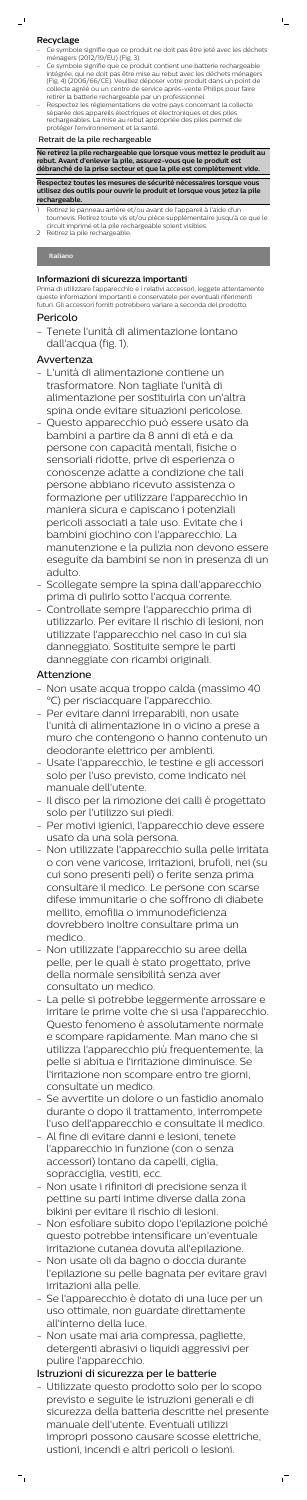- Per caricare la batteria, utilizzate solo l'unità di alimentazione rimovibile (HQ8505) fornita con il prodotto. Non utilizzate cavi di prolunga.

 $\mathbb{L}_+$ 

 $\mathbf{I}$ 

- Ricaricate, utilizzate e riponete il prodotto a una temperatura compresa tra 10 °C e 35 °C.
- Scollegate sempre il prodotto quando è completamente carico.
- Non bruciate i prodotti e le loro batterie e non esponeteli alla luce solare diretta o ad alte temperature (ad es. in automobili surriscaldate calde o vicino fornelli roventi). Le batterie possono esplodere se surriscaldate.
- Se il prodotto si surriscalda in modo anomalo, emana un odore strano, cambia colore o se la ricarica richiede molto più tempo del solito, interrompete l'utilizzo e la ricarica del prodotto e contattate il vostro rivenditore Philips di zona.
- Non collocate i prodotti e le relative batterie in forni a microonde o su fornelli a induzione.
- Questo prodotto contiene una batteria ricaricabile non sostituibile. Non aprite il prodotto per sostituire la batteria ricaricabile.
- Quando maneggiate le batterie, assicuratevi che le mani, il prodotto e le batterie siano asciutti.
- Per evitare che le batterie si surriscaldino o rilascino sostanze tossiche o pericolose, non disassemblate, modificate, perforate o danneggiate i prodotti e le relative batterie e non disassemblate, mandate in cortocircuito, sovraccaricate o invertite la polarità delle batterie.
- Per evitare il cortocircuito accidentale delle batterie dopo la rimozione, evitate che i terminali delle batterie entrino in contatto con oggetti metallici, come monete, forcine o anelli. Non avvolgete le batterie in fogli di alluminio. Coprite i terminali della batteria o riponete le batterie in un sacchetto di plastica prima di smaltirle.
- Se le batterie sono danneggiate o perdono del liquido, evitate il contatto con la pelle o gli occhi. In tal caso, sciacquate subito e accuratamente con acqua e consultate un medico.

- Questo apparecchio è impermeabile (fig. 2). Può essere usato in vasca o doccia e pulito sotto l'acqua corrente. Per ragioni di sicurezza, l'apparecchio può quindi essere utilizzato solo senza filo.
- L'unità di alimentazione funziona con tensioni comprese fra 100 e 240 V. - L'unità di alimentazione consente di trasformare la tensione a 100-240 volt in una tensione più bassa e sicura inferiore a 24 volt.

## Campi elettromagnetici (EMF)

- Questo simbolo indica che il prodotto non può essere smaltito con i normali rifiuti domestici (2012/19/UE) (fig. 3).
- Questo simbolo indica che il prodotto contiene una batteria ricaricabile incorporata che non deve essere smaltita con i normali rifiuti domestici (fig. 4) (2006/66/CE). Vi invitiamo a recarvi presso un punto di smaltimento ufficiale o un centro di assistenza Philips per far rimuovere la batteria ricaricabile da un professionista.
- Ci sono due situazioni in cui potete restituire gratuitamente il prodotto vecchio a un rivenditore:
- 1 Quando acquistate un prodotto nuovo, potete restituire un prodotto simile al rivenditore.
- 2 Se non acquistate un prodotto nuovo, potete restituire prodotti con dimensioni inferiori a 25 cm (lunghezza, altezza e larghezza) ai rivenditori con superficie dedicata alla vendita di prodotti elettrici ed elettronici superiore ai 400 m<sup>2</sup>.
- In tutti gli altri casi, attenetevi alle normative di raccolta differenziata dei prodotti elettrici, elettronici e delle batterie ricaricabili in vigore nel vostro paese: un corretto smaltimento consente di evitare conseguenze negative per l'ambiente e la salute.

Questo apparecchio Philips è conforme a tutti gli standard e alle norme relativi all'esposizione ai campi elettromagnetici.

## Indicazioni generali

Rimuovete il pannello posteriore e/o anteriore dall'apparecchio con l'ausilio di un cacciavite. Rimuovete eventuali viti e/o parti fino a quando non sarà visibile la scheda a circuito stampato con la batteria ricaricabile. 2 Rimuovete la batteria ricaricabile.

### **Garanzia e assistenza**

Per assistenza o informazioni, visitate il sito Web all'indirizzo **www.philips.com/support** oppure leggete l'opuscolo della garanzia internazionale.

# Limitazioni della garanzia

Le parti che sono soggette a normale usura, ad esempio le unità di taglio e i dischi per la rimozione calli, non sono coperti dalla garanzia internazionale.

## **Riciclaggio**

### Rimozione della batteria ricaricabile

**Rimuovete la batteria ricaricabile solo prima di smaltire il prodotto. Prima di rimuovere la batteria, assicuratevi che il prodotto sia scollegato dalla presa di corrente e che la batteria sia completamente scarica.**

**Adottate tutte le misure di sicurezza necessarie quando utilizzate utensili per aprire il prodotto e quando smaltite la batteria ricaricabile.**

### **Nederlands**

### **Belangrijke veiligheidsinformatie**

Lees deze belangrijke informatie zorgvuldig door voordat u het apparaat en de accessoires gaat gebruiken. Bewaar het boekje om het indien nodig later te kunnen raadplegen. De meegeleverde accessoires kunnen per product verschillen.

## Gevaar

- Houd de voedingsunit droog (Fig. 1).

## Waarschuwing

- De voedingsunit bevat een transformator. Knip de voedingsunit niet af om deze te vervangen door een andere stekker. Dit leidt tot een gevaarlijke situatie.
- Dit apparaat kan worden gebruikt door kinderen vanaf 8 jaar en door personen met verminderde lichamelijke, zintuiglijke of geestelijke capaciteiten of weinig ervaring en kennis, mits zij onder toezicht staan of instructies hebben gekregen voor veilig gebruik van het apparaat en mits zij begrijpen welke gevaren het gebruik met zich mee kan brengen. Kinderen mogen niet met het apparaat spelen. Kinderen mogen het apparaat niet reinigen en geen gebruikersonderhoud uitvoeren zonder toezicht.
- Koppel altijd de stekker los voordat u het apparaat onder de kraan schoonspoelt.

 $\overline{1}$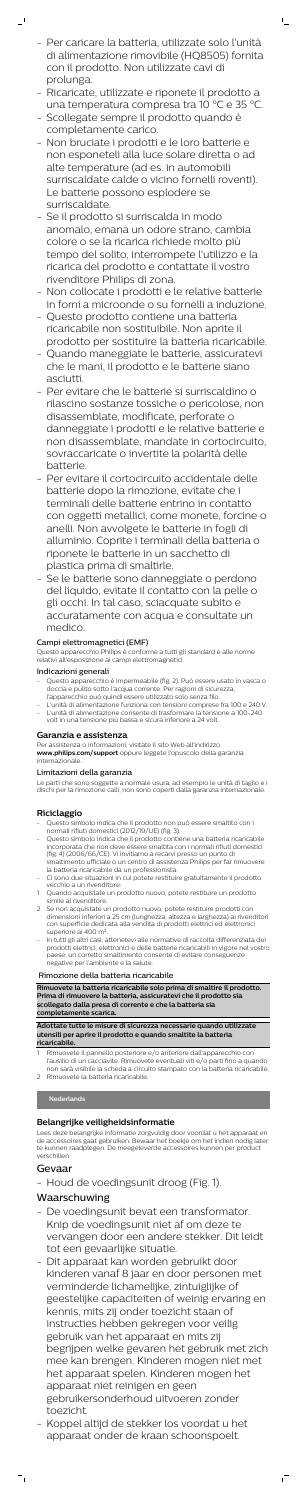- Controleer het apparaat altijd voordat u het gebruikt. Gebruik het apparaat niet als het beschadigd is, aangezien dit verwondingen kan veroorzaken. Vervang een beschadigd onderdeel altijd door een onderdeel van het oorspronkelijke type.

 $\mathbb{L}$ 

# Let op

 $\mathbf{r}$ 

- Spoel het apparaat nooit af met water dat heter is dan douchetemperatuur (max. 40 °C).
- Gebruik de voedingsunit niet in of in de buurt van stopcontacten waar een elektrische luchtverfrisser in zit. Dit kan de voedingsunit onherstelbaar beschadigen.
- Gebruik het apparaat, de hoofden en accessoires alleen voor het bedoelde gebruik zoals wordt getoond in de gebruiksaanwijzing.
- De eeltverwijderschijf is alleen bedoeld voor gebruik op voeten.
- Om hygiënische redenen dient het apparaat slechts door één persoon te worden gebruikt.
- Gebruik het apparaat niet op een geïrriteerde huid of op een huid met spataderen, uitslag, puistjes, moedervlekken (met haren) of wondjes, zonder eerst uw huisarts te raadplegen. Raadpleeg ook eerst uw huisarts wanneer uw weerstand verminderd is of wanneer u aan suikerziekte, hemofilie of immunodeficiëntie lijdt.
- Gebruik het apparaat niet zonder uw arts te raadplegen als uw huid bovengemiddeld gevoelig is in de gebieden waarvoor dit apparaat is bedoeld.
- Uw huid kan de eerste keren nadat u het apparaat hebt gebruikt wat rood en geïrriteerd zijn. Dit is een volstrekt normaal verschijnsel, dat snel verdwijnt. Als u het apparaat eenmaal een aantal keren hebt gebruikt, raakt uw huid eraan gewend en verdwijnt de huidirritatie. Raadpleeg uw huisarts als de irritatie na drie dagen niet is verdwenen.
- Stop met het gebruik van het apparaat en raadpleeg uw huisarts als u tijdens of na gebruik abnormale pijn of ongemak ondervindt.
- Voorkom lichamelijk letsel of beschadiging: houd het ingeschakelde apparaat (met of zonder hulpstuk) uit de buurt van hoofdhaar, wenkbrauwen, wimpers, kleding, enzovoort.
- Gebruik de precisietrimopzetstukken zonder kam alleen voor de bikinilijn, anders kunt u wondjes oplopen.
- Ga onmiddellijk na het epileren niet scrubben, omdat dit de huidirritatie die mogelijk is ontstaan door het epileren, kan verhevigen.
- Gebruik geen bad- of douche-olie als u op een natte huid epileert, want dit kan ernstige
- huidirritaties veroorzaken.
- Als uw apparaat is voorzien van een lampje voor optimaal gebruik, kijk dan niet rechtstreeks in het licht.
- Gebruik geen perslucht, schurende schoonmaakmiddelen of agressieve vloeistoffen om het apparaat schoon te maken.

# Veiligheidsinstructies voor batterijen

- Gebruik dit product alleen voor het beoogde doeleinde en volg de algemene instructies en de veiligheidsinstructies voor de batterijen zoals beschreven in deze gebruiksaanwijzing. Onjuist gebruik van het apparaat kan leiden tot elektrische schokken, brandwonden, brand en andere gevaarlijke situaties of verwondingen.
- Gebruik alleen de bij het product geleverde afneembare voedingsunit (HQ8505) om de accu op te laden. Gebruik geen verlengsnoer.
- Laad het product op, gebruik het en bewaar het bij een temperatuur tussen 10 °C en 35 °C.
- Haal de stekker van het product altijd uit het stopcontact wanneer het volledig is opgeladen.
- Verbrand producten en bijbehorende batterijen niet en stel ze niet bloot aan direct zonlicht of hoge temperaturen (bijvoorbeeld in een warme auto of nabij een heet fornuis). Batterijen kunnen bij oververhitting ontploffen.
- Als het product erg heet wordt, een abnormale geur afgeeft, van kleur verandert of als het opladen veel langer duurt dan gewoonlijk, mag u het product niet meer gebruiken of opladen en moet u contact opnemen met uw lokale Philips-dealer.
- Plaats producten en bijbehorende batterijen niet in een magnetron of op een inductiekookplaat.
- Dit product bevat een oplaadbare batterij die niet kan worden vervangen. Maak het product niet open om de oplaadbare batterij te vervangen.
- Zorg dat uw handen, het product en de batterijen droog zijn wanneer u de batterijen hanteert.
- Om te voorkomen dat batterijen te heet worden, of giftige of gevaarlijke stoffen afgeven, mag u producten en batterijen niet aanpassen, doorboren of beschadigen, en mag u batterijen niet uit elkaar halen, kortsluiten, overladen of ontladen.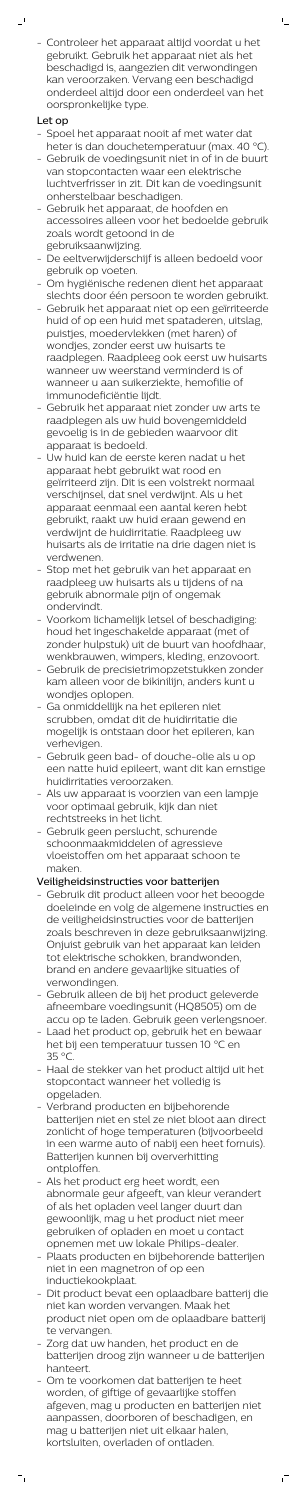- Laat de batterijaansluitingen niet in aanraking komen met een metalen voorwerp (zoals een munt, haarspeld of ring) om te voorkomen dat de batterijen na verwijdering kortsluiten. Verpak batterijen niet in aluminiumfolie. Dek de batterijaansluitingen af met plakband of plaats de batterijen in een plastic zak voordat u ze recyclet.

 $\mathbb{L}_+$ 

- Als batterijen beschadigd zijn of lekken, dient u contact met de huid of ogen te vermijden. Spoel onmiddellijk met water en roep medische hulp in als het product toch in contact komt met de huid of ogen.

## Elektromagnetische velden (EMV)

- Dit apparaat is waterdicht (Fig. 2). Dit betekent dat het in bad of onder de douche kan worden gebruikt en onder de kraan kan worden gereinigd. Het apparaat kan derhalve om veiligheidsredenen alleen snoerloos worden gebruikt.
- De voedingsunit is geschikt voor een netspanning tussen 100 en 240 volt.
- De voedingsunit zet 100-240 volt om in een veilige laagspanning van minder dan 24 volt.

Dit Philips-apparaat voldoet aan alle toepasselijke richtlijnen en voorschriften met betrekking tot blootstelling aan elektromagnetische velden.

### Algemeen

 $\mathbf{I}$ 

#### **Garantie en ondersteuning**

Hebt u informatie of ondersteuning nodig, ga dan naar **www.philips.com/support** of lees de internationale garantieverklaring.

#### Garantiebeperkingen

Onderdelen die onderhevig zijn aan normale slijtage (zoals knipelementen en eeltverwijderschijven), vallen niet onder de internationale garantie.

### **Recyclen**

- A unidade de alimentação contém um transformador. Não corte a unidade de alimentação para a substituir por outra ficha, pois isto representa uma situação de perigo.
- Este aparelho pode ser utilizado por crianças
- Dit symbool betekent dat dit product niet samen met het gewone huishoudelijke afval mag worden weggegooid (2012/19/EU) (Fig. 3).
- Dit symbool betekent dat dit product een ingebouwde oplaadbare batterij bevat die niet met het gewone huishoudelijke afval (Fig. 4) mag worden weggegooid (2006/66/EG). Lever uw product in bij een officieel inzamelpunt of een Philips servicecentrum, waar de oplaadbare batterij deskundig wordt verwijderd.
- Volg de in uw land geldende regels voor de gescheiden inzameling van elektrische en elektronische producten en batterijen. Als u oude producten correct verwijdert, voorkomt u negatieve gevolgen voor het milieu en de volksgezondheid.

#### De oplaadbare batterij verwijderen

**Verwijder de batterij alleen wanneer u het product weggooit. Zorg ervoor dat het product niet op netspanning is aangesloten en dat de batterij helemaal leeg is voordat u de batterij verwijdert.**

**Neem de benodigde voorzorgsmaatregelen wanneer u gereedschap gebruikt om het product te openen en wanneer u de batterij verwijdert.**

- 1 Verwijder het achter- en/of voorpaneel van het apparaat met een schroevendraaier. Verwijder schroeven en/of onderdelen totdat u de printplaat met de oplaadbare batterij ziet.
- 2 Verwijder de oplaadbare batterij.

### **Português**

### **Informações de segurança importantes**

Leia cuidadosamente estas informações importantes antes de utilizar os aparelhos e respetivos acessórios e guarde-as para uma eventual consulta futura. Os acessórios fornecidos podem variar consoante os produtos.

## Perigo

- Mantenha a unidade de alimentação seca (Fig. 1).

## Aviso

com idade igual ou superior a 8 anos e por pessoas com capacidades físicas, sensoriais ou mentais reduzidas ou sem experiência e conhecimentos, caso sejam supervisionadas ou lhes tenham sido dadas instruções relativas à utilização segura do aparelho e se compreenderem os perigos envolvidos. As crianças não devem brincar com o aparelho. A limpeza e manutenção não devem ser efetuadas por crianças sem supervisão.

- Antes de lavar em água corrente, desligue sempre a ficha do aparelho.
- Verifique sempre o aparelho antes de o utilizar. Não utilize o aparelho se este estiver danificado ou partido, pois isto pode provocar ferimentos. Substitua sempre uma peça danificada por uma equivalente de origem.

# Cuidado

- Nunca utilize água a uma temperatura superior à da água do duche (máx. 40°C) para lavar o aparelho.
- Não utilize a unidade de alimentação em/perto de tomadas que tenham um ambientador eléctrico, para evitar danos irreparáveis à unidade de alimentação.
- Utilize o aparelho, as cabeças e os acessórios apenas para o fim a que se destinam, conforme indicado no manual do utilizador.
- O disco de remoção de calos destina-se apenas a utilização nos pés.
- Por questões de higiene, o aparelho só deve ser utilizado por uma pessoa.
- Não utilize o aparelho na pele irritada ou com varizes, eczemas, manchas, sinais (com pêlos) ou feridas sem consultar primeiro o seu médico. As pessoas com um sistema imunológico sensível ou que sofram de diabetes, hemofilia ou imunodeficiência devem consultar primeiro o seu médico.
- Não utilize o aparelho se não estiver com a sensibilidade normal da pele nas áreas destinadas à utilização do aparelho sem consultar o seu médico.
- A sua pele pode ficar um pouco vermelha e irritada das primeiras utilizações do aparelho. Este fenómeno é absolutamente normal e desaparece rapidamente. À medida que utiliza o aparelho com mais frequência, a sua pele habitua-se e a irritação diminui. Se a irritação não desaparecer no prazo de três dias, é aconselhável consultar um médico.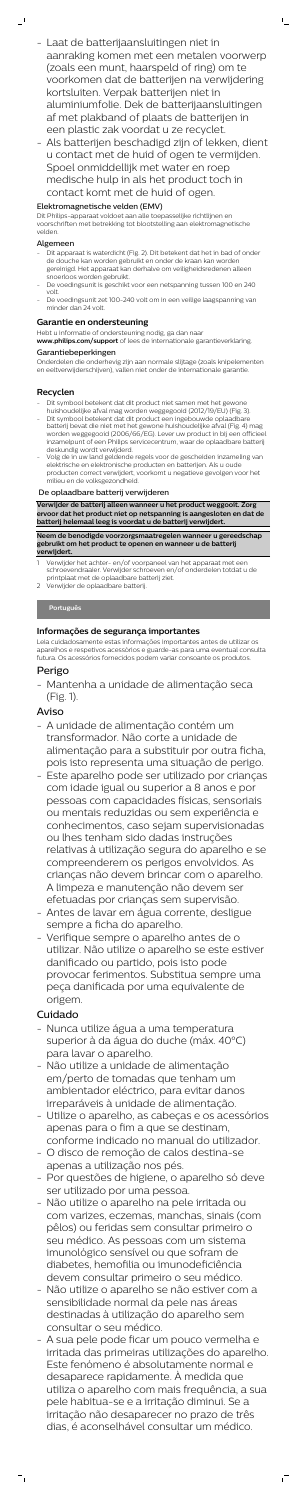- Se durante a utilização sentir alguma dor ou desconforto anormal, interrompa a utilização do aparelho e consulte o seu médico.

 $\mathbb{L}$ 

 $\mathbf{r}$ 

- Para evitar danos e lesões, afaste o aparelho em funcionamento (com ou sem acessórios) do cabelo, sobrancelhas, pestanas, roupa, etc.
- Não utilize acessórios aparadores de precisão sem o pente em áreas íntimas além da linha do biquíni, dado que isso pode causar lesões.
- Não faça uma esfoliação logo após a depilação, pois isto pode intensificar uma eventual irritação da pele causada pela depiladora.
- Não utilize óleos de banho quando efectuar a depilação com a pele húmida, pois isto pode causar uma irritação grave da pele.
- Se o aparelho estiver equipado com uma luz para melhores resultados de depilação, não olhe diretamente para a luz.
- Nunca utilize ar comprimido, esfregões, agentes de limpeza abrasivos ou líquidos agressivos para limpar o aparelho.

# Instruções de segurança relativas às pilhas

- Utilize este produto apenas para o fim a que esta se destina e siga as instruções de segurança gerais e relativas às pilhas, conforme descrito neste manual do utilizador. A utilização incorreta pode provocar choques elétricos, queimaduras, incêndios e outros perigos ou ferimentos.
- Para carregar a pilha, utilize apenas a fonte de alimentação (HQ8505) fornecida com o produto. Não utilize uma extensão.
- Carregue, utilize e guarde o produto a uma temperatura entre 10 °C e 35 °C.
- Desligue sempre o produto quando estiver completamente carregado.
- Não queime os produtos nem as respetivas pilhas e não as exponha à luz solar direta nem a altas temperaturas (por exemplo, em carros com temperaturas elevadas ou perto de fogões quentes). As pilhas podem explodir em caso de sobreaquecimento.
- Se o produto aquecer anormalmente, emanar um odor anormal, mudar de cor ou o tempo de carregamento for muito superior ao habitual, não utilize nem carregue o produto e contacte o seu revendedor Philips local.
- Não coloque os produtos e as respetivas pilhas em fornos de micro-ondas ou placas de indução.
- Este produto contém uma bateria recarregável não substituível. Não abra o produto para substituir a bateria recarregável.
- Quando manusear pilhas, certifique-se de

que as suas mãos, o produto e as pilhas estão secos.

- Retire o painel posterior e/ou anterior do aparelho com uma chave de parafusos. Retire quaisquer parafusos e/ou peças adicionais até ver a placa de circuito impresso com a bateria recarregável.
- 2 Retire a bateria recarregável.

 $^{-}$ 

- Para impedir que as baterias aqueçam ou libertem substâncias tóxicas ou perigosas, não desmonte, não modifique, não perfure nem danifique os produtos e as baterias, e não provoque o curto-circuito, não sobrecarregue nem inverta a polaridade das mesmas.
- Para evitar um curto-circuito acidental das pilhas após a respetiva remoção, evite o contacto dos respetivos terminais com objetos metálicos (por exemplo, moedas, ganchos de cabelo, anéis). Não envolva as pilhas em folha de alumínio. Coloque fita cola nos terminais ou coloque as pilhas num saco plástico antes de as deitar fora.
- Se as pilhas estiverem danificadas ou com fugas, evite o contacto com a pele ou os olhos. Caso isto ocorra, lave imediatamente com água e procure assistência médica.

### Campos electromagnéticos (CEM)

Este aparelho Philips cumpre todas as normas e regulamentos aplicáveis relativos à exposição a campos electromagnéticos.

#### Geral

- Este aparelho é à prova de água (Fig. 2). É adequado para utilização durante o banho ou duche e para lavar na torneira. Por motivos de segurança, o aparelho só pode ser utilizado sem o fio.
- A unidade de alimentação é indicada para voltagens entre 100 e 240 volts.
- A unidade de alimentação transforma 100-240 volts numa tensão segura e baixa inferior a 24 volts.

#### **Garantia e assistência**

Se precisar de informações ou assistência, visite **www.philips.com/support** ou leia o folheto da garantia internacional.

#### Restrições à garantia

As peças que estão sujeitas a um desgaste normal (como as unidades de corte e os discos de remoção de calos) não são abrangidas pelos termos da garantia internacional.

### **Reciclagem**

- Este símbolo significa que este produto não deve ser eliminado juntamente com os resíduos domésticos comuns (2012/19/UE) (Fig. 3).
- Este símbolo significa que este produto contém uma bateria recarregável incorporada que não deve ser eliminada juntamente com os resíduos domésticos comuns (Fig. 4) (2006/66/CE). Leve o seu produto a um ponto de recolha oficial ou a um centro de assistência Philips para que um técnico qualificado retire a bateria recarregável.
- Cumpra as regras nacionais de recolha selectiva de produtos eléctricos e electrónicos, e pilhas recarregáveis. A eliminação correcta ajuda a evitar consequências prejudiciais para o meio ambiente e a saúde pública.

#### Retirar a bateria recarregável

**Retire a bateria recarregável apenas quando se desfizer do produto. Antes de retirar a bateria, certifique-se de que o produto está desligado da tomada elétrica e que a bateria está completamente esgotada.**

**Tome as precauções de segurança necessárias quando manusear ferramentas para abrir o produto e quando se desfizer da bateria recarregável.**